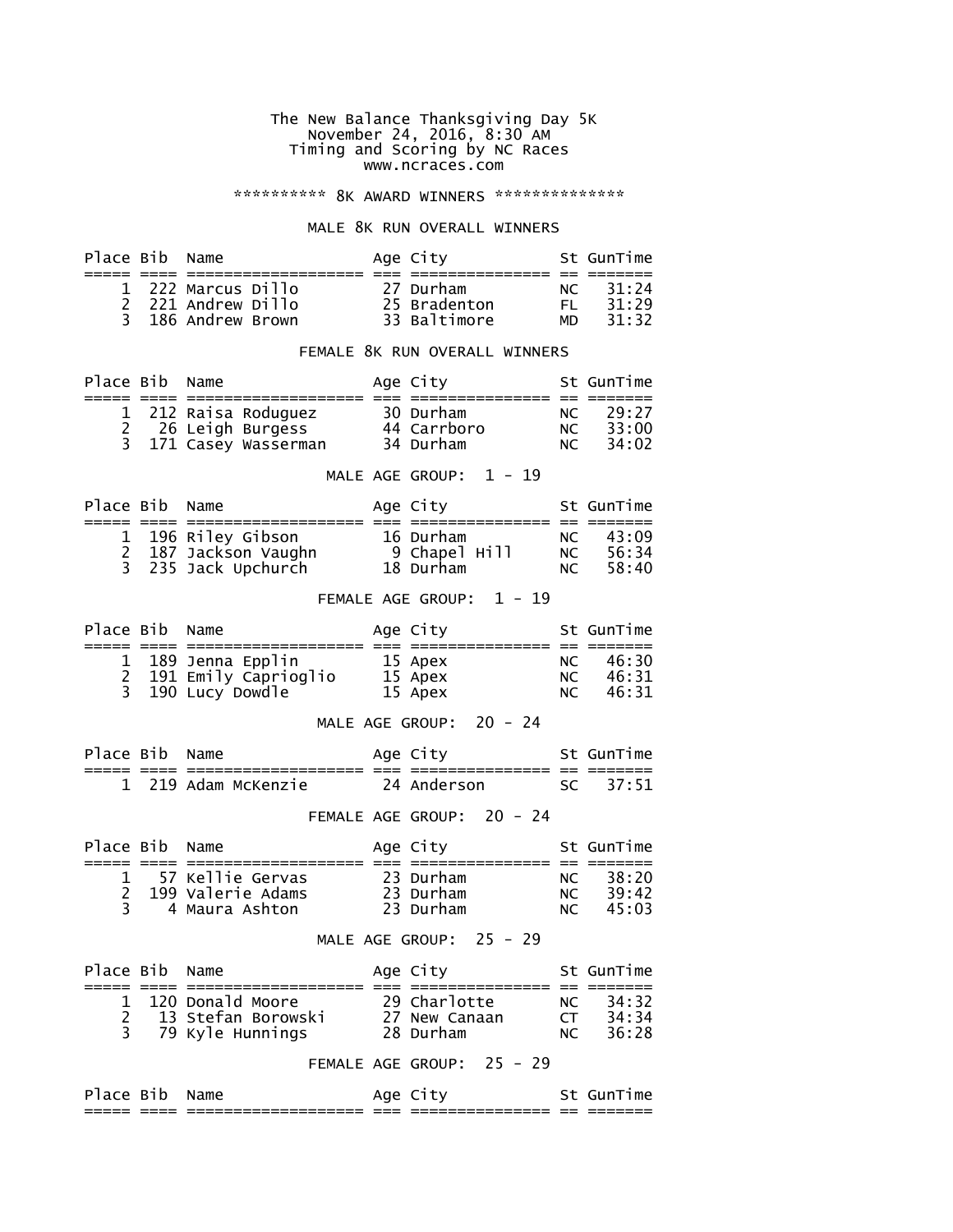| 1<br>$\overline{c}$<br>3              |            | 140 Kirsten Riddle<br>2 Jennifer Anderson    29 Baltimore<br>78 Kenzie Hunnings 25 Raleigh                                                    |             | 29 Durham                                 | <b>NC</b><br>MD<br><b>NC</b> | 36:23<br>38:03<br>39:36        |
|---------------------------------------|------------|-----------------------------------------------------------------------------------------------------------------------------------------------|-------------|-------------------------------------------|------------------------------|--------------------------------|
|                                       |            |                                                                                                                                               |             | MALE AGE GROUP: 30 - 34                   |                              |                                |
| Place Bib Name                        |            | ;==== ==== ==================== == =;                                                                                                         |             | Age City                                  |                              | St GunTime                     |
| 1<br>2 <sup>1</sup><br>3 <sup>7</sup> |            |                                                                                                                                               |             | :============= == =====:                  | MD<br>NC                     | 32:53<br>$MD = 33:34$<br>33:35 |
|                                       |            |                                                                                                                                               |             | FEMALE AGE GROUP: 30 - 34                 |                              |                                |
| Place Bib                             |            | Name                                                                                                                                          |             | Age City                                  |                              | St GunTime                     |
|                                       |            |                                                                                                                                               |             |                                           | <b>NC</b><br>NC<br>NC<br>NC  | 36:00<br>38:55<br>40:09        |
|                                       |            |                                                                                                                                               |             | MALE AGE GROUP: 35 - 39                   |                              |                                |
| Place Bib                             |            | Name                                                                                                                                          |             | Age City <b>Section</b>                   |                              | St GunTime                     |
|                                       |            |                                                                                                                                               |             |                                           | NC<br><b>NC</b>              | NC 32:31<br>35:55<br>38:40     |
|                                       |            |                                                                                                                                               |             | FEMALE AGE GROUP: 35 - 39                 |                              |                                |
| Place Bib Name                        |            |                                                                                                                                               |             | Age City<br>:========== == =====:         |                              | St GunTime                     |
|                                       |            |                                                                                                                                               |             |                                           | NC<br><b>PA</b>              | NC 38:18<br>43:18<br>44:36     |
|                                       |            |                                                                                                                                               |             | MALE AGE GROUP: 40 - 44                   |                              |                                |
| Place Bib                             | ===== ==== | Name                                                                                                                                          |             | Age City                                  |                              | St GunTime                     |
| 2<br>$\overline{3}$                   |            | 21 Jeremy Brown                 40 Carrboro<br>172 Lawrence Weber           42 Durham<br>1 21 Jeremy Brown<br>128 Julian Perpignano 40 Durham |             |                                           | NC<br><b>NC</b><br><b>NC</b> | 38:28<br>40:26<br>43:00        |
|                                       |            |                                                                                                                                               |             | FEMALE AGE GROUP: 40 - 44                 |                              |                                |
| Place Bib<br>===== ====               |            | Name                                                                                                                                          |             | Age City<br>:=====  ==  ==:               |                              | St GunTime                     |
| 1<br>2<br>3                           |            | 93 Kari Linfors<br>217 Katrina Fletcher<br>192 Erika Smith                                                                                    |             | 40 Durham<br>42 Durham<br>40 Durham       | NC<br><b>NC</b><br><b>NC</b> | 45:20<br>46:16<br>48:45        |
|                                       |            |                                                                                                                                               |             | MALE AGE GROUP: 45 - 49                   |                              |                                |
| Place Bib                             |            | Name                                                                                                                                          | $== = = ==$ | Age City                                  |                              | St GunTime                     |
| $\mathbf 1$<br>2<br>3                 |            | 43 William Epps<br>143 Andrew Sapp<br>227 Eric Dzwoncztk                                                                                      |             | 47 Hillsborough<br>45 Durham<br>47 Berwyn | NC<br><b>NC</b><br>PA        | 35:46<br>38:43<br>43:32        |
|                                       |            |                                                                                                                                               |             | FEMALE AGE GROUP: 45 - 49                 |                              |                                |
| Place Bib Name                        | ≔ ≕        |                                                                                                                                               |             | Age City<br>=======                       |                              | St GunTime                     |
| 1.                                    |            | 201 Elizabeth Heetderks                                                                                                                       |             | 45 Chapel Hill                            | NC.                          | 44:35                          |